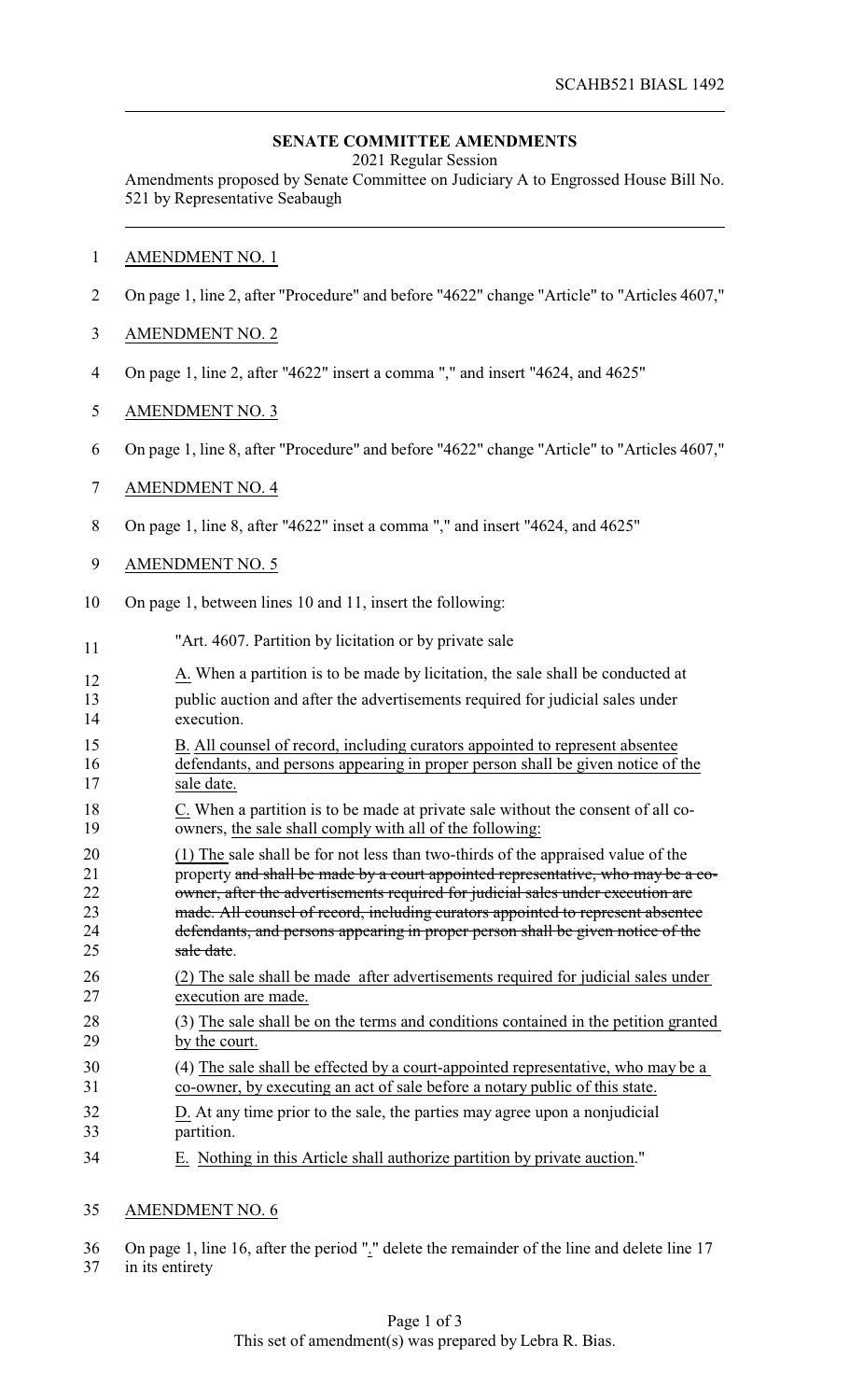## AMENDMENT NO. 7

| $\mathcal{D}_{\mathcal{L}}$ | On page 2, line 2, after the period "." and before "The" insert the following: |
|-----------------------------|--------------------------------------------------------------------------------|
|                             | "Each petitioner shall supplement its petition to include all of the           |
|                             | following, if not included in the original petition:                           |
|                             | The name of the purchaser.                                                     |
|                             | All terms of the sale.                                                         |
|                             | Whether mineral interests will be transferred, reserved without                |
|                             | any right to use the surface of the property, or reserved with rights to use   |
|                             | the surface of the property.                                                   |
| 10                          | The source funds to be used to pay the purchase price.                         |
| 11                          | (5) Whether any costs associated with the sale will be paid to any             |
| 12                          | person related to the petitioning co-owners within the fourth degree or a      |
| 13                          | juridical person in which the co-owner has a direct or indirect financial      |
| 14                          | interest."                                                                     |

- AMENDMENT NO. 8
- On page 2, at the end of line 3, delete "and"

# AMENDMENT NO. 9

- 18 On page 2, line 4, after "sale" and before the period "." insert a comma "," and insert "and
- then to the first to petition the court for partition"
- AMENDMENT NO. 10
- 21 On page 2, line 5, after "of" and before "co-owners" delete "non-consenting"
- AMENDMENT NO. 11
- On page 2, line 5, after the period "." delete the remainder of the line and delete line 6 in its entirety

## AMENDMENT NO. 12

26 On page 2, at the end of line 10, delete "an identified purchaser" and insert "one or more identified purchasers"

## AMENDMENT NO. 13

- On page 2, line 11, after "a" and before "solely" delete "a juridical person" and insert "one or more juridical persons"
- AMENDMENT NO. 14
- On page 2, line 11, after "by" and before "the" insert "any of"
- AMENDMENT NO. 15
- On page 3, between lines 21 and 22 insert the following:
- "Art. 4624. Publication of notice

## Page 2 of 3 This set of amendment(s) was prepared by Lebra R. Bias.